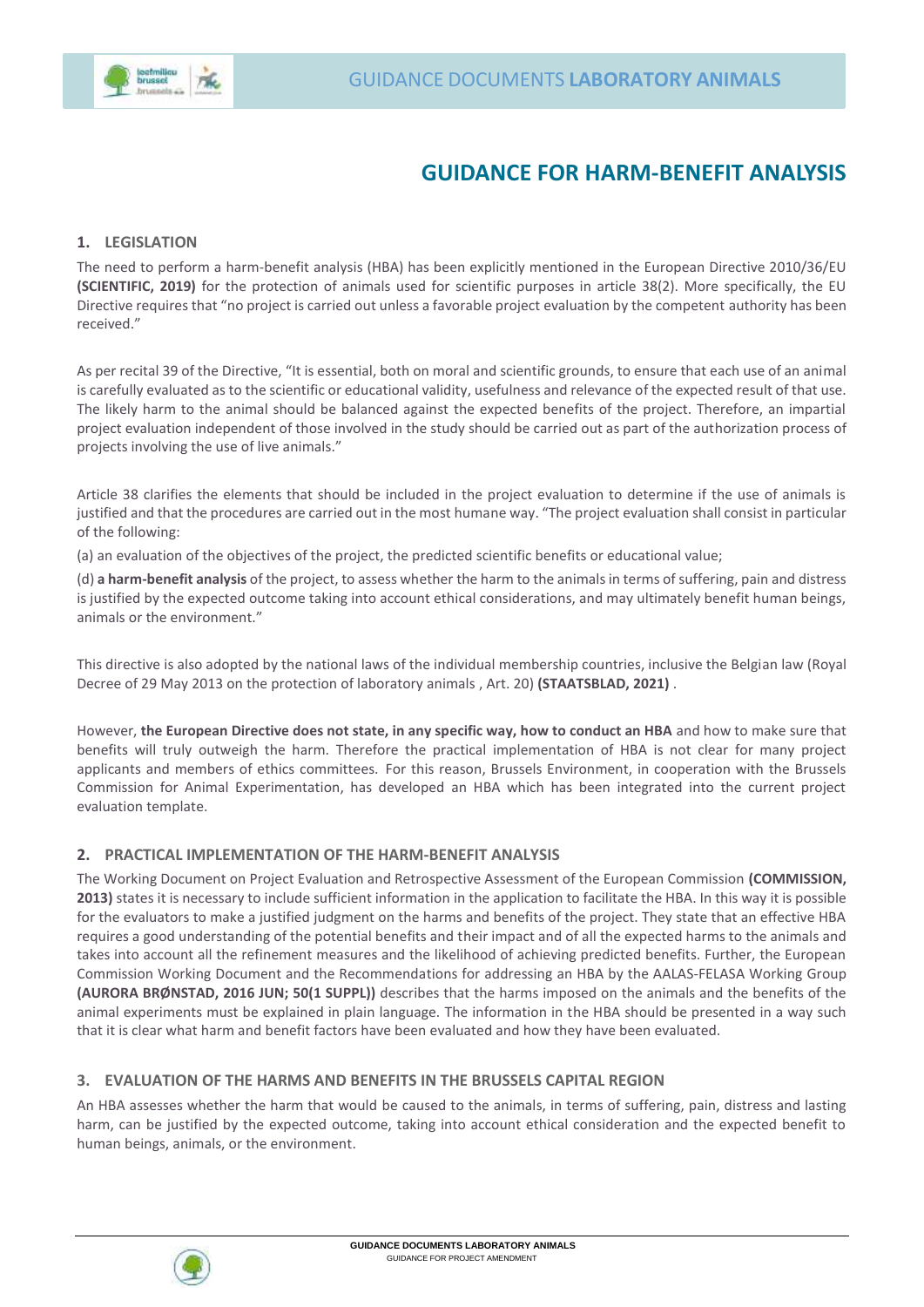

## GUIDANCE DOCUMENTS **LABORATORY ANIMALS**

 The weighing of harms against benefits is not a simple decision-making process and requires careful consideration. A **unique, case-by-case evaluation** for each proposed project in which the importance and magnitude of the benefits is assessed will have to be performed by an ethical commission. The HBA that an ethical committee will conduct in the Brussels Capital Region is based on several factors that should be taken into account when assessing benefits and harms of animalbased experiments. All these relevant factors were listed in 4 tables (primary benefits, the likelihood of achieving the benefits, the main harms and the modulating factors for harm) and were transposed to specific questions in the project evaluation template (see also Annex I : Correlation Table). These questions should be answered carefully and in detail by the project applicant as they will be assessed by the ethical committee, which consists of a group of multidisciplinary people, including both experts and laymen. The individual assessment of the ethical committee members should be subject to a thorough discussion within the ethical committee. This discussion can finally guide the decision on potential approval of the subject.

In order to make this analysis as transparent, rigorous and legitimate as possible, the form identifies (by color-coding) the criteria that will be assessed by the Ethical Committee when conducting their HBA. By clearly identifying this well-defined set of criteria that will be considered, both the project applicant and the ethics committee can be more focused and targeted in conducting the HBA and bias will be avoided. **It is important to note that researchers themselves are also responsible for carrying out an harm-benefit assessment of their work. They should always make a critical evaluation of the need for their animal studies first.** 

The following color code was used:

- Primary benefits
- Likelihood of achieving the benefits
- Main harms
- Modulating factors for harm

The criteria mentioned in the correlation table (Annex I) are specified in further detail below in such a way that a similar interpretation by all parties involved is possible.

#### **3.1. Primary benefits**

To perform a HBA in a systematic way, it is necessary to define and describe the anticipated benefits.

In general, benefits of animal experimentation can be classified in five different domains **(COMMITTEE, 2003; KATHY LABER, 2016, VOL. 50(1S) )**:

- **social benefits**: include benefits for human health, animal health, environmental health e.g. improved health or welfare, plant production, food hygiene, safeguarding the environment;
- **socioeconomic benefits** e.g. conservation of natural resources, cheaper healthcare for all;
- **scientific benefits** e.g. resolution of controversies, increasing scientific knowledge;
- **educational benefits** meeting educational objectives that cannot be satisfied by using non-animal methods;
- **safety and efficacy**.

To carefully identify the benefits, five key questions should be answered: 'who?', 'what?', 'when?' and 'how?'.

Benefits may be dependent of the type of research that is conducted. The primary benefits of basic research may be limited to the acquiring of new knowledge or to the understanding of underlying foundations or phenomena and observable facts, without any particular future application or use. However, these gains in knowledge are considered as intrinsically valuable and knowledge gained through research may eventually support future advances that could bring benefits to humans, animals and environment **(DAVIES, 2017)**. However, these future advances may only be assessed over long periods of time. Therefore, expanding of knowledge may be an appropriate benefit in its own right, but should, where possible, be linked to dissemination of results and longer-term benefits **(DAVIES, 2017)**. For applied research it may be easier to identify direct impacts on human, animal or environmental health. However, in applied research the expectations are often not met in terms of benefits. Each research project is likely to generate only a small part of the expected benefits **(DAVIES, 2017)**. The

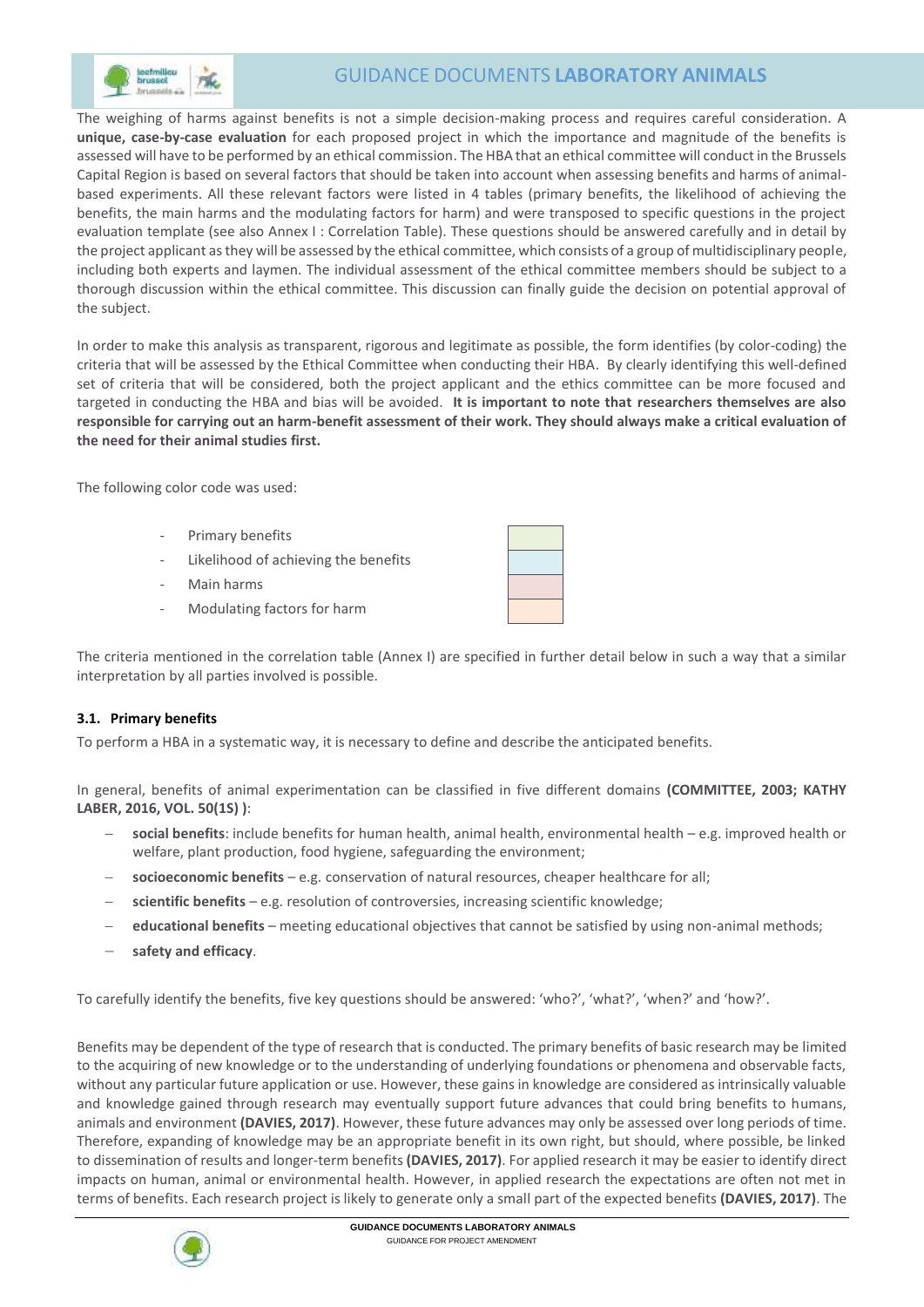

 gap between fundamental and applied research may therefore be narrower than commonly taught. For regulatory testing, the benefits are in general limited to safety and efficacy benefits. There are however legal requirements that these are conducted. The benefits in these experiments are viewed in terms of the need to facilitate regulatory decisions for the protection of man and the environment, rather than the utility of the end-product **(OFFICE, 2014)**. For education and formation, the benefits can be linked to the domain of educational benefits.

In the assessment of benefits, it is also important to consider the timescale in which these benefits will manifest. It is suggested that first the immediate or short-term benefits should be considered. Second, the medium- and long-term benefits should be taken into account **(COMMISSION, 2013)**. Short-term benefits may be readily measurable, but mediumterm benefits and long-term benefits are more difficult to assess.

### **3.2. Likelihood of achieving benefits**

When assessing benefits, it is also important to take the likelihood of achieving those benefits in consideration. Several factors that influence this likelihood of achieving benefits can be determined and are mostly related to the scientific quality of the experiment that will be conducted.

Scientific quality impacts benefit in a way that it is a fundamental criterion to obtain reliable information and to generate benefit. Factors related to scientific quality that influence benefits include **(DAVIES, 2017; AURORA BRØNSTAD, 2016 JUN; 50(1 SUPPL); COMMISSION, 2013; GRIFFIN G, 2014 APR;33(1))**:

- **originality or novelty of the methods** Is the study original? Will new methods be used? Is it certain that the same study has not been conducted before? Duplication of studies should be avoided;
- **statistical analysis** What statistical analysis will be used? How will data be analyzed?;
- **clear experimental design** How will the objectives be obtained with high quality/effective use of resources (animals, time, etc.)? Is there an appropriate choice of animal model and an appropriate number of animals that will be used? How is the optimal number of animals determined? How will control and experimental groups be used? The quality of the experimental design should be considered to make sure that the obtained data are scientifically acceptable;
- **clear objectives (SMART)** How will the objectives be met? What will the objectives be? Are the objectives SMART (specific, measurable, achievable, realistic and timely), and how is this ensured?;
- **available resources and funding** Are there sufficient resources and funding to conduct this study?;
- **experience of the research team** What are the experiences of the research team? Does the research team have experience in this field of research? What are the previous results of similar studies conducted by the research team?;

Other factors influencing the likelihood of achieving benefits include **(COMMISSION, 2013; GRIFFIN G, 2014 APR;33(1))**:

- **liaison with other research groups and links to other areas of research** What is the larger body of knowledge this study contributes to? Does a link exist between this study and studies of other research groups or studies in other areas of research? Consideration of how well this work adds to the continuum of knowledge gained from previous studies or studies in other areas of research;
- **record of success of previous experiments** What is the record of success of previous experiments conducted by the research group? Have similar studies been conducted by the research group? What were the outcomes of previous experiments conducted by the research group?

### **3.3. Main harms**

Harms can be defined as adverse welfare effects (including pain, suffering, distress or lasting harm) likely to be experienced by the animals used during the course of the experiment. These effects may be produced by acts of commission or omission and they may be immediate or delayed. Further, they may be a specific consequence of the procedures (project-related harm) or the result of the care and husbandry systems (contingent harm) **(Office, 2014)**. Harms can arise by acts that cause harm to the animals, but also from pleasures (things that will have a beneficial effect on the animal) denied to the animals. Further, harms can be experienced consciously by animals, in that they are aware of the harms, but there may also be harms that the animal is not aware of. However, these should also be taken into account when assessing harms.

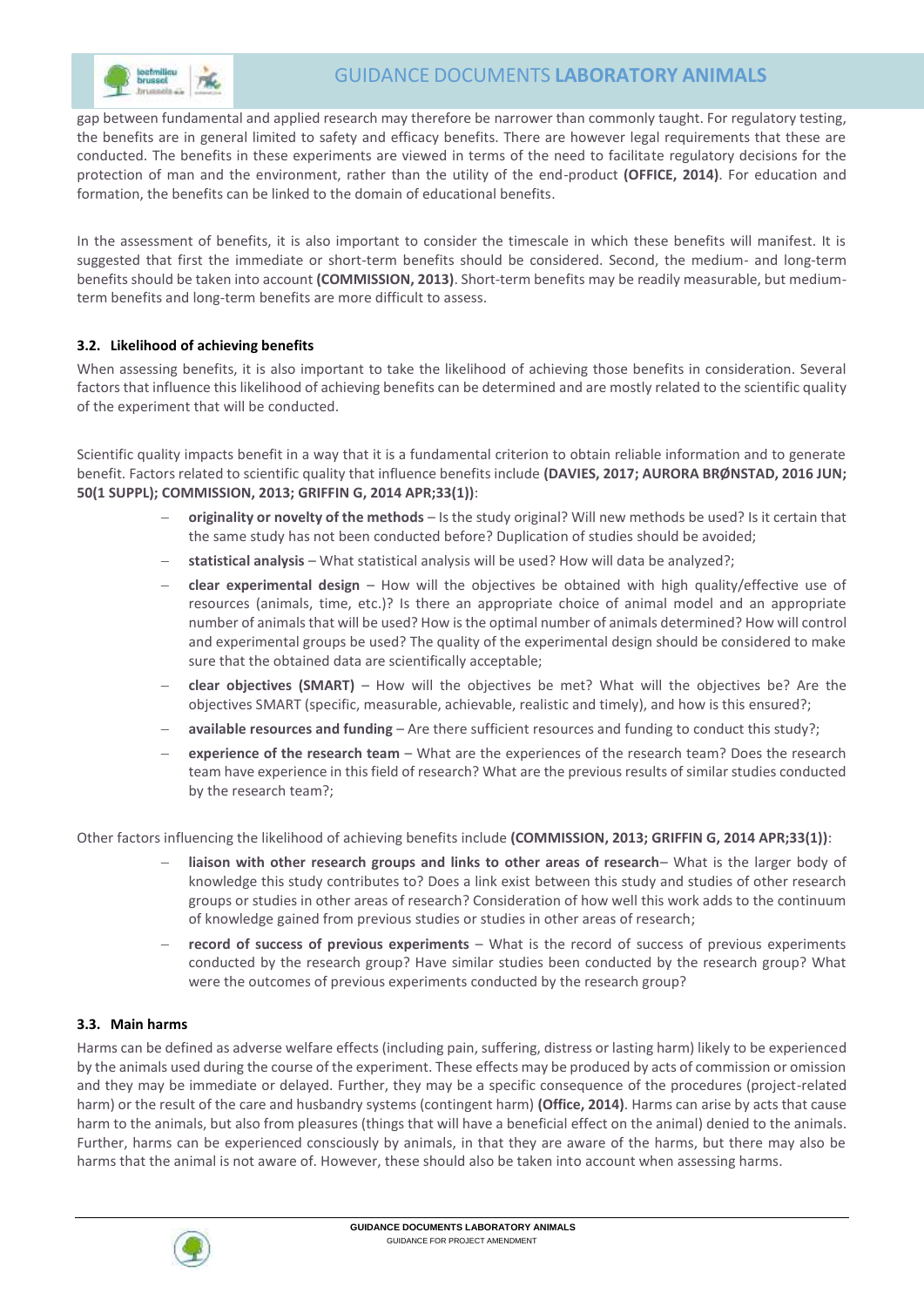

 To help identify animal suffering, the Farm Animal Welfare Council (FAWC) from the Brambell Report (1965) developed the Five Freedoms. These were originally defined for farm animals but were later adapted to research animals **(REID, 1994; Mellor DJ, Stafford KJ. Integrating practical, regulatory and ethical strategies for enhancing farm animal welfare., 2001 Nov;79(11))**. These domains are devised to provide a thorough, systematic and comprehensive means to assess negative welfare impacts (Mellor, 2016). The domains are based on the idea that an animal's welfare will be good when its nutritional, environmental, health, behavioral and mental needs are met **(REID, 1994)**. The Five Domains of potential animal welfare compromise are listed as follows **(Mellor DJ. Comprehensive assessment of harms caused by experimental, teaching and testing procedures on live animals., 2004 Jun;32 Suppl 1B 4)**:

- **nutrition** water deprivation, food deprivation, malnutrition; e.g. restrictions on water intake, food intake, food quality and food variety, voluntary overeating, force-feeding;
- **environment**  environmental challenge e.g. thermal extremes, unsuitable substrate, close confinement, atmospheric pollutants, unpleasant or strong odors, inappropriate intensity of light, loud or unpleasant noise, environmental monotony, unpredictable events;
- **health** disease, injury, functional impairment– e.g. acute or chronic disease, acute or chronic injury, husbandry mutilations, functional impairment due to limb amputation or lung, heart, vascular, kidney, neural or other problems, poisons, obesity or leanness, poor physical fitness such as muscle deconditioning;
- **behavior** behavioral or interactive restriction e.g. invariant environment (ambient, physical, biotic), inescapable sensory impositions, choices markedly restricted, constraint on environment-focused activity, constraint on animal-to-animal interactions, limits on threat avoidance, escape or defensive activity, limitations on sleep/rest;
- **mental state/experience** anxiety, fear, pain, distress, thirst, hunger, boredom e.g. thirst, hunger, malnutrition malaise, bloated, gastrointestinal pain, thermal discomfort (chilling, overheating), physical discomfort (joint pain, skin irritation, stiffness, muscle tension), respiratory discomfort (breathlessness), olfactory discomfort, auditory discomfort (impairment, pain), visual discomfort (glare or darkness eye strain), malaise from unnatural constancy, many types of pain, debility, weakness, sickness, malaise, nausea, dizziness, physical exhaustion, anger, frustration, boredom, helplessness, loneliness, isolation, depression, sexual frustration, anxiety, fearfulness, panic, anger, neophobia, exhaustion.

The first four domains represent physical elements of animal welfare. The fifth domain encompasses the mental element. Compromise in the first four domains will be accumulated in the fifth domain, which includes the component of suffering.

### **3.4. Modulating factors for harm**

Besides the main harms, there are other factors that should be taken into account when assessing harms because they may aggravate and/or mitigate the harms imposed on the animals (Commission, 2013; Griffin G, 2014 Apr;33(1); Kathy Laber, 2016, Vol. 50(1S) ):

- **methods used to control adverse effects** description of the methods that are used to minimize harm according to the principle of the 3Rs (refinement, replacement, reduction – e.g. by using a different species or strain, obtaining animals from a different source, adapting or enriching animal housing and care, modifying the techniques involved, enhancing the monitoring of the animals and implementing humane endpoints, better use of anesthesia and analgesia and/or provision of other special care;
- **frequency of procedures** the frequency of repetition of the procedures that impose harm on the animals;
- **duration of procedures and the duration in proportion to the lifespan of the animal** the duration that the animals will be exposed to the procedures that induce harm and the duration of suffering in proportion to the total lifespan of the animal;
- **severity level (see** Fout! Verwijzingsbron niet gevonden.**)** the severity level assigned to the experiment following the requirements of the European Directive 2010/63 (Commission, 2013);
- **animal species** the species proposed for the project; potential relevant factors include: sentience, cognitive ability, phylogenetic scale, adaptation to laboratory conditions, rarity and societal concern;
- **number of animals** the total number of animals that will be used in the project;

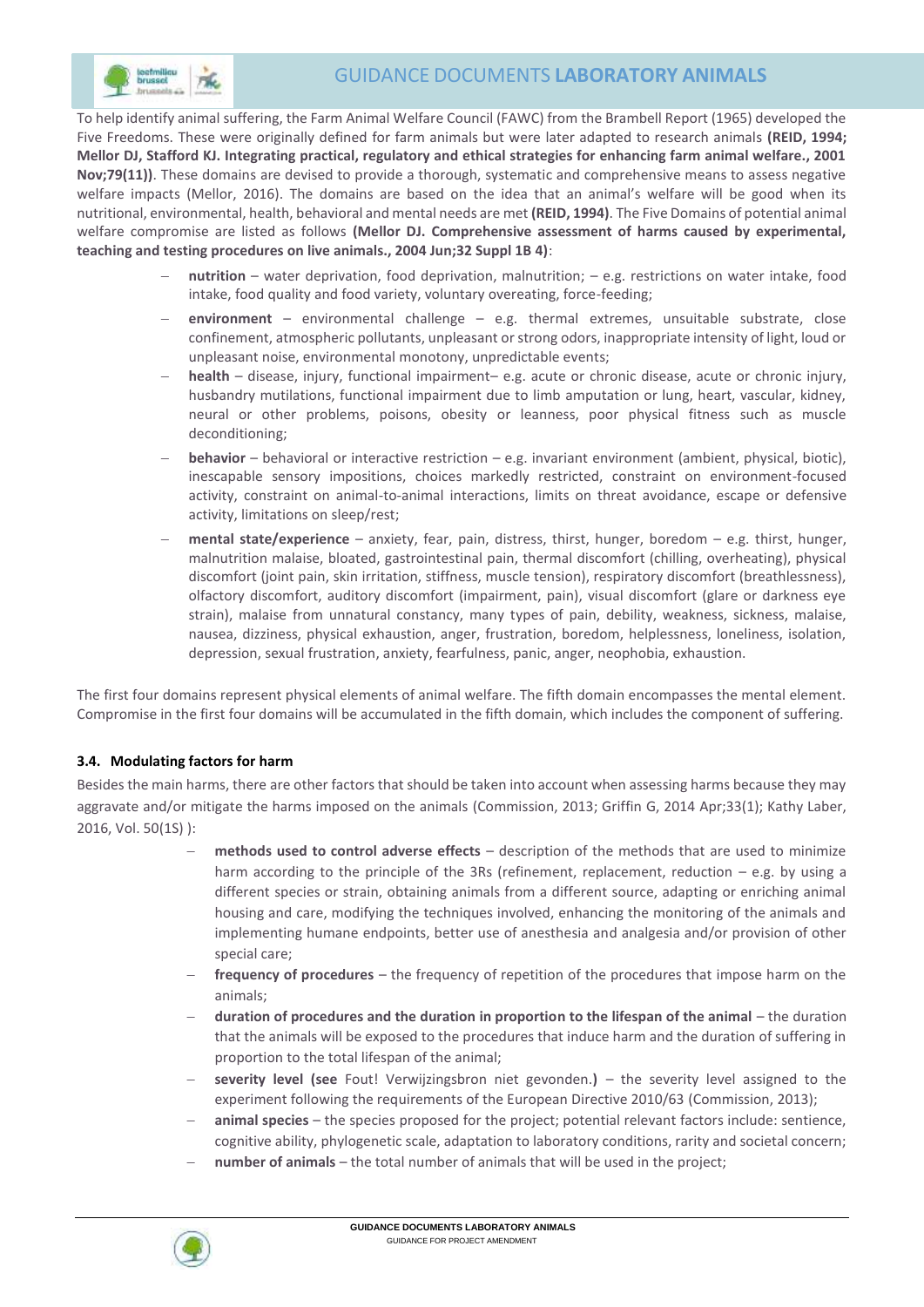

- **the way in which the experiment will be terminated** description of the way in which the experiment will be terminated and explanations on how/if endpoints ensure that animals are not subjected to unnecessary suffering (i.e. humane endpoints);
- **whole life experience** prior use of the animals (including number of uses and the time between uses and potential for recovery), fate of the animals (re-use or death), potential sensitization (increasing impact) or habituation (decreasing impact), and life events unrelated to the project that may affect how pain or distress is experienced (e.g. early maternal separation, painful event as neonate);
- **health status of the animals** clinical and subclinical conditions that could cause harm to the animals;
- **housing** enclosure size and characteristics, social-individual housing, environmental enrichment;
- **care, health care, monitoring regime** quality and provision of food, water, sanitation and identification, the provided health care, and the regime of health monitoring;
- **genetic modulation** genetic modifications that result in impact on the animal well-being;
- **staff competence**  competence of the animal care personnel regarding the care of the animals, and competence of the research team regarding the experimental procedures
- **origin of animals** the origin or source from which the animals are acquired and the acclimatization procedure that will be applied for the animals;
- **transportation** frequency and distance of transportation of the animals prior, during or after the experiment.

Each modulating factor for harm may mitigate or aggravate the harm inflicted on the animals due to the experiment. The effect may only be aggravating or mitigating, but also both effects are possible.

### **4. REFERENCES**

- Aurora Brønstad, C. E. (2016 Jun; 50(1 Suppl)). Current concepts of Harm-Benefit Analysis of Animal Experiments Report from the AALAS-FELASA Working Group on Harm-Benefit Analysis - Part 1. *Laboratory Animals*, 1-20. doi:10.1177/0023677216642398.
- Commission, E. (2013, 09 18-19). *ec.europa.eu*. Opgehaald van European Commission: https://ec.europa.eu/environment/chemicals/lab\_animals/pdf/guidance/project\_evaluation/en.pdf
- Committee, T. A. (2003). *Review of cost-benefit assessment in the use of animals in research.* UK. Opgehaald van https://assets.publishing.service.gov.uk/government/uploads/system/uploads/attachment\_data/file/119027/cost-benefitassessment.pdf
- Davies, P. G. (2017). *Review of harm-benefit analysis in the use of animals in research.* UK: Assets Publishing. Opgehaald van https://assets.publishing.service.gov.uk/government/uploads/system/uploads/attachment\_data/file/675002/Review\_of\_har m benefit analysis in use of animals 18Jan18.pdf
- Griffin G, C. J.-H. (2014 Apr;33(1)). Scientific uses of animals: harm-benefit analysis and complementary approaches to implementing the three Rs. Rev Sci Tech. 2014 Apr;33(1):265-72. doi: 10.20506/rst.33.1.2283. PMID: 25000799. *Rev Sci Tech.*, 265-72. doi:doi: 10.20506/rst.33.1.2283
- Kathy Laber, C. E. (2016, Vol. 50(1S) ). Recommendations for Addressing Harm–Benefit Analysis and Implementation in Ethical Evaluation – Report from the AALAS–FELASA Working Group on Harm–Benefit Analysis – Part 2. *Laboratory Animals*, 21–42.
- Mellor DJ, Stafford KJ. Integrating practical, regulatory and ethical strategies for enhancing farm animal welfare. (2001 Nov;79(11)). *Aust Vet J.*, 762-8. doi:doi: 10.1111/j.1751-0813.2001.tb10895.x.
- Mellor DJ. Comprehensive assessment of harms caused by experimental, teaching and testing procedures on live animals. (2004 Jun;32 Suppl 1B 4). *Altern Lab Anim.*, 53-7. doi:doi: 10.1177/026119290403201s73.
- Office, H. (2014). *Guidance on the Operation of the Animals (Scientific Procedures) Act 1986.* UK: Assets Publishing.
- REID, D. M. (1994). Concepts of animal well-being and predicting the impact of procedures on experimental animals. 3-18. Opgehaald van https://org.uib.no/dyreavd/harm-benefit/Concepts%20of%20animal%20well-being%20and%20predicting.pdf

Scientific, E. P. (2019, 06 26). *EUR-Lex*. Opgehaald van eur-lex.europa.eu: http://data.europa.eu/eli/dir/2010/63/2019-06-26 Staatsblad, B. (2021, 09 10). *www.ejustice.just.fgov.be*. Opgehaald van Justel: http://www.ejustice.just.fgov.be/eli/besluit/2013/05/29/2013024221/justel

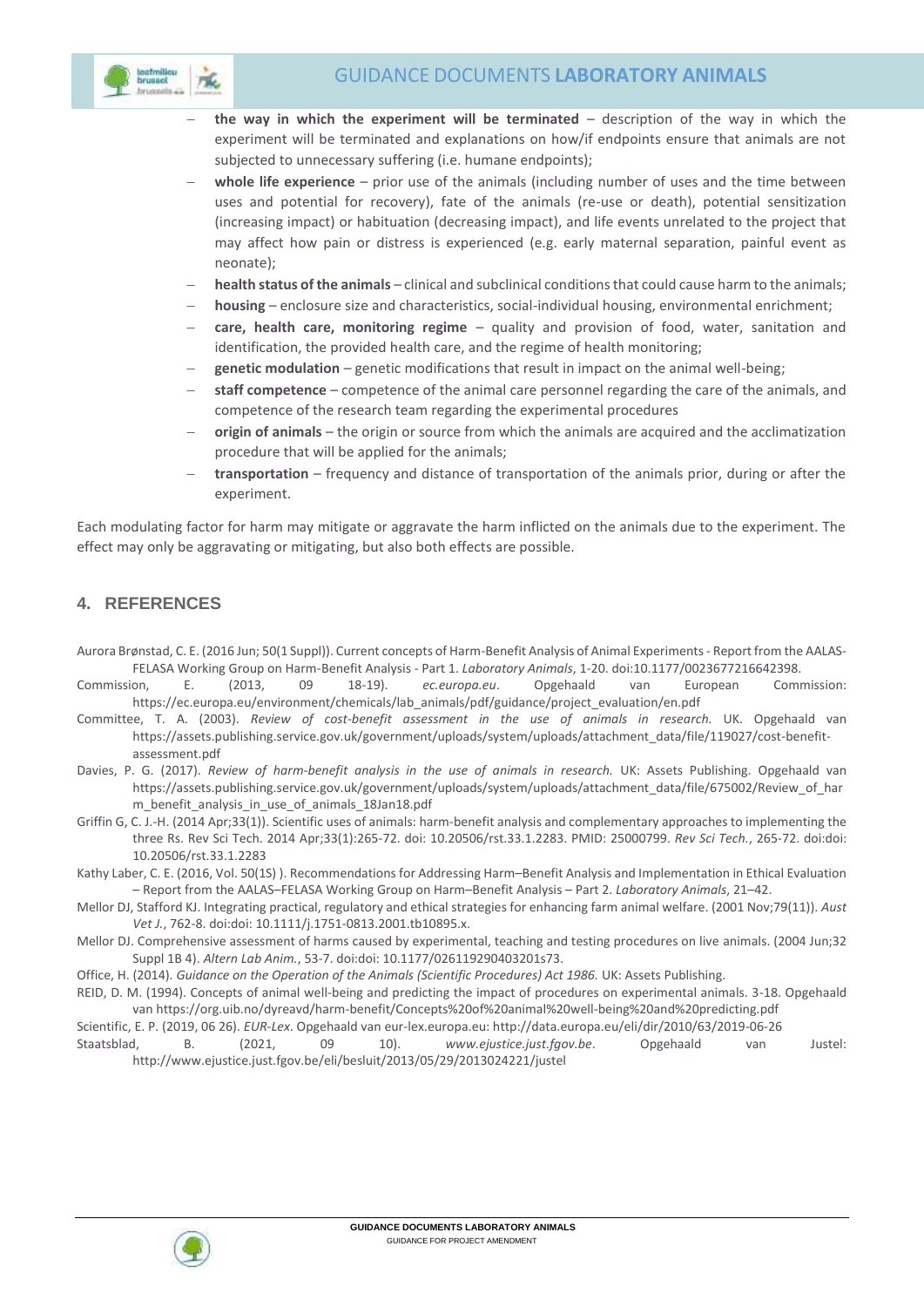

### **ANNEX I : CORRELATION TABLE (FACTORS TAKEN INTO ACCOUNT FOR THE HBA AGAINST THE QUESTIONS IN THE PROJECT EVALUATION TPL)**

#### Table 1 Primary benefits

|                                         | <b>CORRESPONDS WITH</b>                                                                                                                                                     | Pg. |
|-----------------------------------------|-----------------------------------------------------------------------------------------------------------------------------------------------------------------------------|-----|
| <b>SOCIAL BENEFITS</b>                  | (iii)<br>Scientific, social, socio-economical, educational, environmental, veterinary and/or medical relevance (including who will<br>benefit from this research and when): |     |
| <b>SOCIOECONOMIC</b><br><b>BENEFITS</b> | (iii)<br>Scientific, social, socio-economical, educational, environmental, veterinary and/or medical relevance (including who will<br>benefit from this research and when): |     |
| <b>SCIENTIFIC BENEFITS</b>              | (iii)<br>Scientific, social, socio-economical, educational, environmental, veterinary and/or medical relevance (including who will<br>benefit from this research and when): |     |
| <b>EDUCATIONAL</b><br><b>BENEFITS</b>   | (iii)<br>Scientific, social, socio-economical, educational, environmental, veterinary and/or medical relevance (including who will<br>benefit from this research and when): |     |
| <b>SAFETY AND</b><br><b>EFFICACY</b>    | (iv)<br>Safety and efficacy benefits:<br>Regulatory use and Routine production only                                                                                         | 4   |

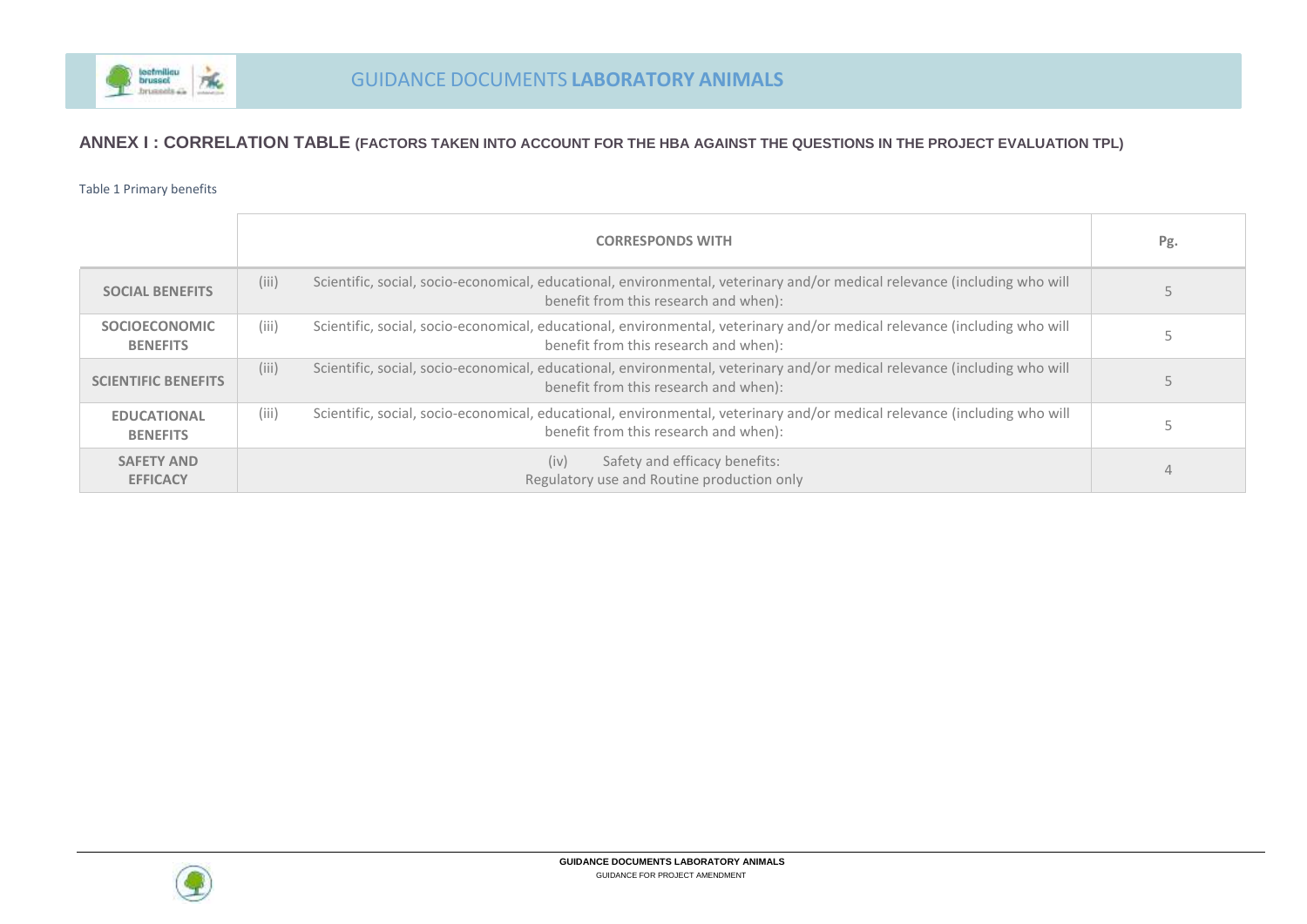

#### Table 2 Likelihood of achieving benefits

|                                                                                    | <b>CORRESPONDS WITH</b>                                                                                                                                                                                                                                                                                                                                                                                                                                                                                                                                       | Pg.              |  |  |
|------------------------------------------------------------------------------------|---------------------------------------------------------------------------------------------------------------------------------------------------------------------------------------------------------------------------------------------------------------------------------------------------------------------------------------------------------------------------------------------------------------------------------------------------------------------------------------------------------------------------------------------------------------|------------------|--|--|
| MODULATING FACTORS RELATED TO SCIENTIFIC QUALITY                                   |                                                                                                                                                                                                                                                                                                                                                                                                                                                                                                                                                               |                  |  |  |
| <b>ORIGINALITY OR NOVELTY OF THE METHODS</b>                                       | Background and state of the art:<br>(i)<br>Goals that are specific to the project:<br>(ii)<br>Bibliographical references that contribute to the justification of the proposed research<br>(iv)<br>and the references of legal guidelines to support the necessity of the work described and / or<br>benefits and relevant references for specific models that are proposed in your work program<br>Are you aware of any identical experiments that were performed in the past? If yes, please explain<br>why these are not a mere duplication of experiments. | 5<br>5<br>5<br>8 |  |  |
| <b>STATISTICAL ANALYSIS</b>                                                        | Justification for the number of animals.<br>(iii)                                                                                                                                                                                                                                                                                                                                                                                                                                                                                                             | $\overline{q}$   |  |  |
| <b>CLEAR EXPERIMENTAL DESIGN</b>                                                   | (i)<br>Describe in detail all actions / procedures performed (e.g. volume and frequency of<br>sampling, etc.). To understand the chronology of the operations, an illustrative timeline is strongly<br>recommended.                                                                                                                                                                                                                                                                                                                                           | 9                |  |  |
| <b>CLEAR OBJECTIVES (SMART)</b>                                                    | General description, purpose and justification of the project.                                                                                                                                                                                                                                                                                                                                                                                                                                                                                                | 5                |  |  |
| <b>AVAILABLE RESOURCES AND FUNDING</b>                                             | Funding                                                                                                                                                                                                                                                                                                                                                                                                                                                                                                                                                       | 2                |  |  |
| <b>EXPERIENCE OF THE RESEARCH TEAM</b>                                             | Personnel                                                                                                                                                                                                                                                                                                                                                                                                                                                                                                                                                     | 12               |  |  |
|                                                                                    | <b>OTHER MODULATING FACTORS</b>                                                                                                                                                                                                                                                                                                                                                                                                                                                                                                                               |                  |  |  |
| LIASON WITH OTHER RESEARCH GROUPS AND LINKS<br><b>WITH OTHER AREAS OF RESEARCH</b> | Identification of the partner establishment(s) (Internal or external)<br>Are special efforts being made to reduce the number of animals used (e.g. collaboration with<br>other researchers, shared use of animals, allowing different laboratories to use the organs of the<br>same animal)?                                                                                                                                                                                                                                                                  | 3<br>8           |  |  |
| <b>RECORD OF SUCCESS OF PREVIOUS EXPERIMENTS</b>                                   | Pilot study                                                                                                                                                                                                                                                                                                                                                                                                                                                                                                                                                   | 2                |  |  |

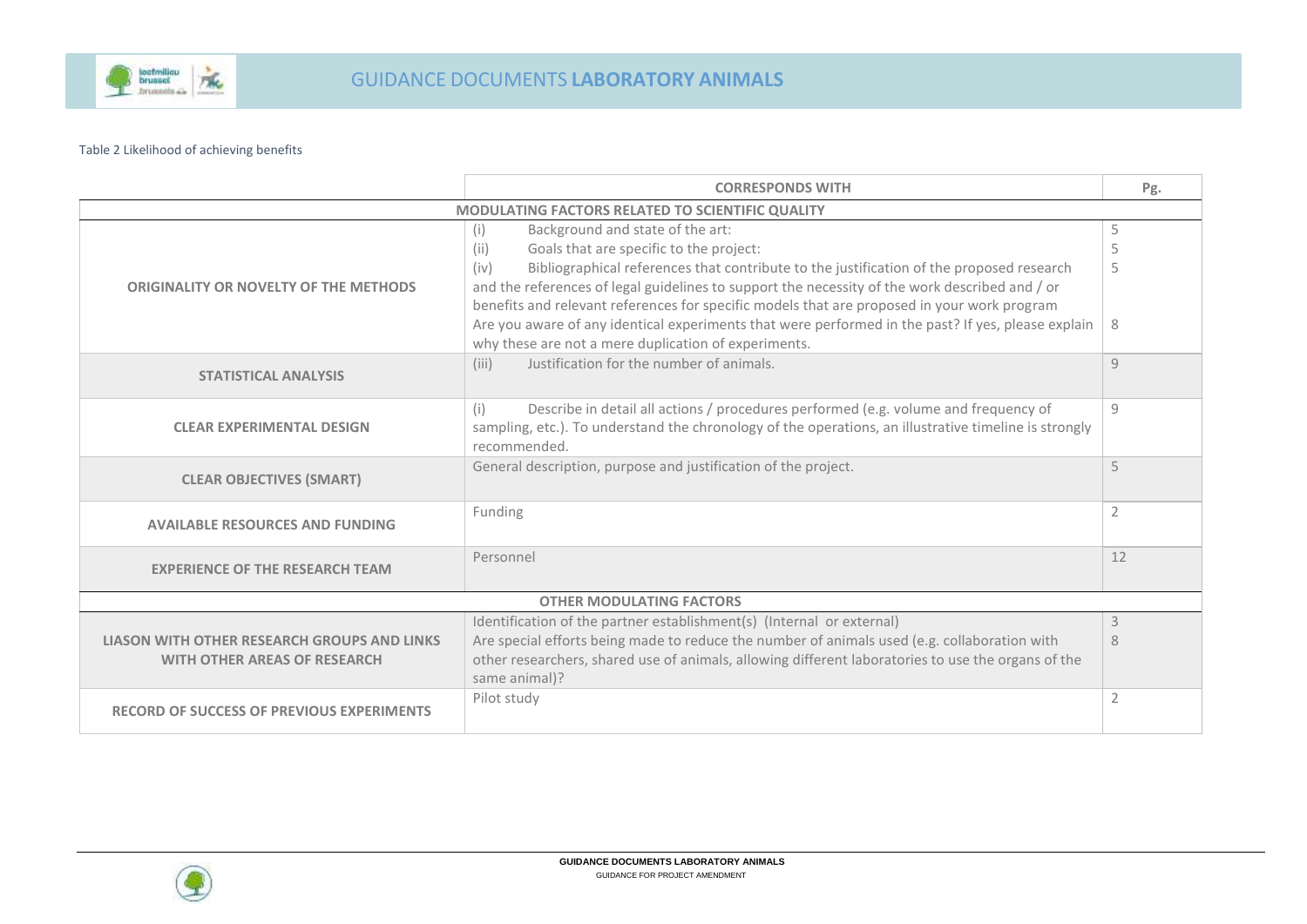

#### Table 3 Main harms

|                    | <b>CORRESPONDS WITH</b>                                                                                                                                                                                                                                                                                                                                                                                                                                                                                                                                                                                                                                                                                                                                                                           | Pg. |
|--------------------|---------------------------------------------------------------------------------------------------------------------------------------------------------------------------------------------------------------------------------------------------------------------------------------------------------------------------------------------------------------------------------------------------------------------------------------------------------------------------------------------------------------------------------------------------------------------------------------------------------------------------------------------------------------------------------------------------------------------------------------------------------------------------------------------------|-----|
|                    |                                                                                                                                                                                                                                                                                                                                                                                                                                                                                                                                                                                                                                                                                                                                                                                                   |     |
| <b>NUTRITION</b>   | (iii)<br>Are there other deviations from the standards (e.g., housing, specific diet, fasting)<br>described in Annex 4 of the Royal Decree of 29 May 2013. If yes, justify the scientific, animal-welfare<br>or animal-health reasons and the duration of this deviation. Explain also the possible negative<br>consequences for the animals and specify what measures are taken to limit those negative effects:                                                                                                                                                                                                                                                                                                                                                                                 | 10  |
|                    | Explain the expected adverse effect of each procedure that is applied. State how you intend<br>(iv)<br>to control those effects (e.g. analgesics, anaesthesia, conditioning / training, enrichment, etc.) to<br>minimize the severity. Detail the analgesia protocol, or any other mean used to mitigate these adverse<br>effects (anaesthesia, anti-inflammatory drugs, antibiotics). Provide the list of medication, as well as<br>the dose, route of administration, duration and frequency. Specify which references were consulted<br>to choose the most appropriate method of analgesia / anaesthesia (bibliographic reference or name<br>and position of the person being consulted):                                                                                                      | 10  |
| <b>ENVIRONMENT</b> | (iii)<br>Are there other deviations from the standards (e.g., housing, specific diet, fasting)<br>described in Annex 4 of the Royal Decree of 29 May 2013. If yes, justify the scientific, animal-welfare<br>or animal-health reasons and the duration of this deviation. Explain also the possible negative                                                                                                                                                                                                                                                                                                                                                                                                                                                                                      | 10  |
|                    | consequences for the animals and specify what measures are taken to limit those negative effects:<br>Explain the expected adverse effect of each procedure that is applied. State how you intend<br>(iv)<br>to control those effects (e.g. analgesics, anaesthesia, conditioning / training, enrichment, etc.) to<br>minimize the severity. Detail the analgesia protocol, or any other mean used to mitigate these adverse<br>effects (anaesthesia, anti-inflammatory drugs, antibiotics). Provide the list of medication, as well as<br>the dose, route of administration, duration and frequency. Specify which references were consulted<br>to choose the most appropriate method of analgesia / anaesthesia (bibliographic reference or name<br>and position of the person being consulted): | 10  |
| <b>HEALTH</b>      | Explain the expected adverse effect of each procedure that is applied. State how you intend<br>(iv)<br>to control those effects (e.g. analgesics, anaesthesia, conditioning / training, enrichment, etc.) to<br>minimize the severity. Detail the analgesia protocol, or any other mean used to mitigate these adverse<br>effects (anaesthesia, anti-inflammatory drugs, antibiotics). Provide the list of medication, as well as<br>the dose, route of administration, duration and frequency. Specify which references were consulted<br>to choose the most appropriate method of analgesia / anaesthesia (bibliographic reference or name<br>and position of the person being consulted):                                                                                                      | 10  |

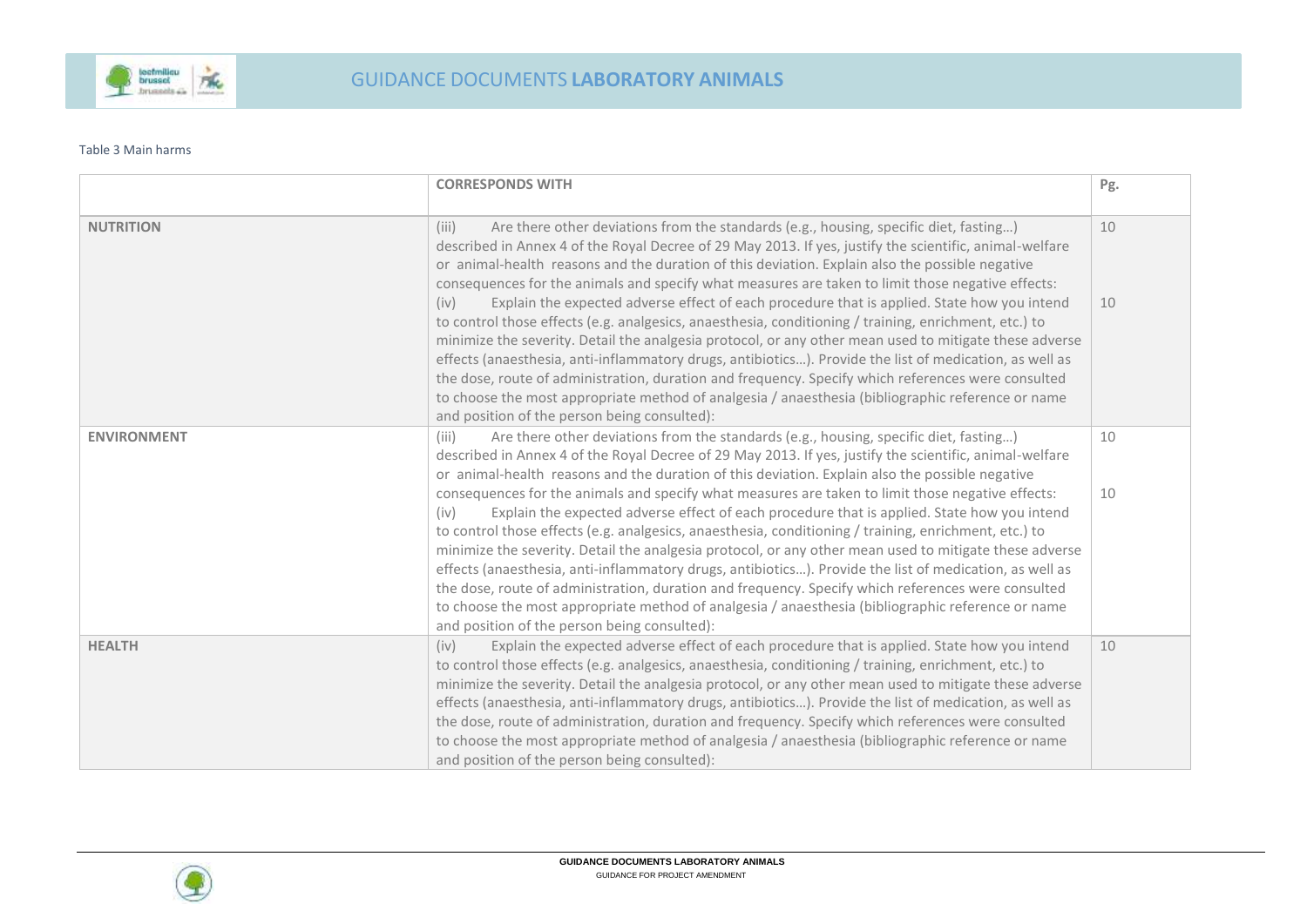

| (iv)<br><b>BEHAVIOUR</b>                                                                       | Explain the expected adverse effect of each procedure that is applied. State how you intend<br>to control those effects (e.g. analgesics, anaesthesia, conditioning / training, enrichment, etc.) to<br>minimize the severity. Detail the analgesia protocol, or any other mean used to mitigate these adverse<br>effects (anaesthesia, anti-inflammatory drugs, antibiotics). Provide the list of medication, as well as                                                                                                                                                                                                                                                                                               | 10       |
|------------------------------------------------------------------------------------------------|-------------------------------------------------------------------------------------------------------------------------------------------------------------------------------------------------------------------------------------------------------------------------------------------------------------------------------------------------------------------------------------------------------------------------------------------------------------------------------------------------------------------------------------------------------------------------------------------------------------------------------------------------------------------------------------------------------------------------|----------|
| and position of the person being consulted):                                                   | the dose, route of administration, duration and frequency. Specify which references were consulted<br>to choose the most appropriate method of analgesia / anaesthesia (bibliographic reference or name                                                                                                                                                                                                                                                                                                                                                                                                                                                                                                                 |          |
| <b>MENTAL STATE/EXPERIENCE</b><br>(ii)<br>(iv)<br>and position of the person being consulted): | Are animals single housed from the start or during the course of the procedure?<br>Explain the expected adverse effect of each procedure that is applied. State how you intend<br>to control those effects (e.g. analgesics, anaesthesia, conditioning / training, enrichment, etc.) to<br>minimize the severity. Detail the analgesia protocol, or any other mean used to mitigate these adverse<br>effects (anaesthesia, anti-inflammatory drugs, antibiotics). Provide the list of medication, as well as<br>the dose, route of administration, duration and frequency. Specify which references were consulted<br>to choose the most appropriate method of analgesia / anaesthesia (bibliographic reference or name | 10<br>10 |

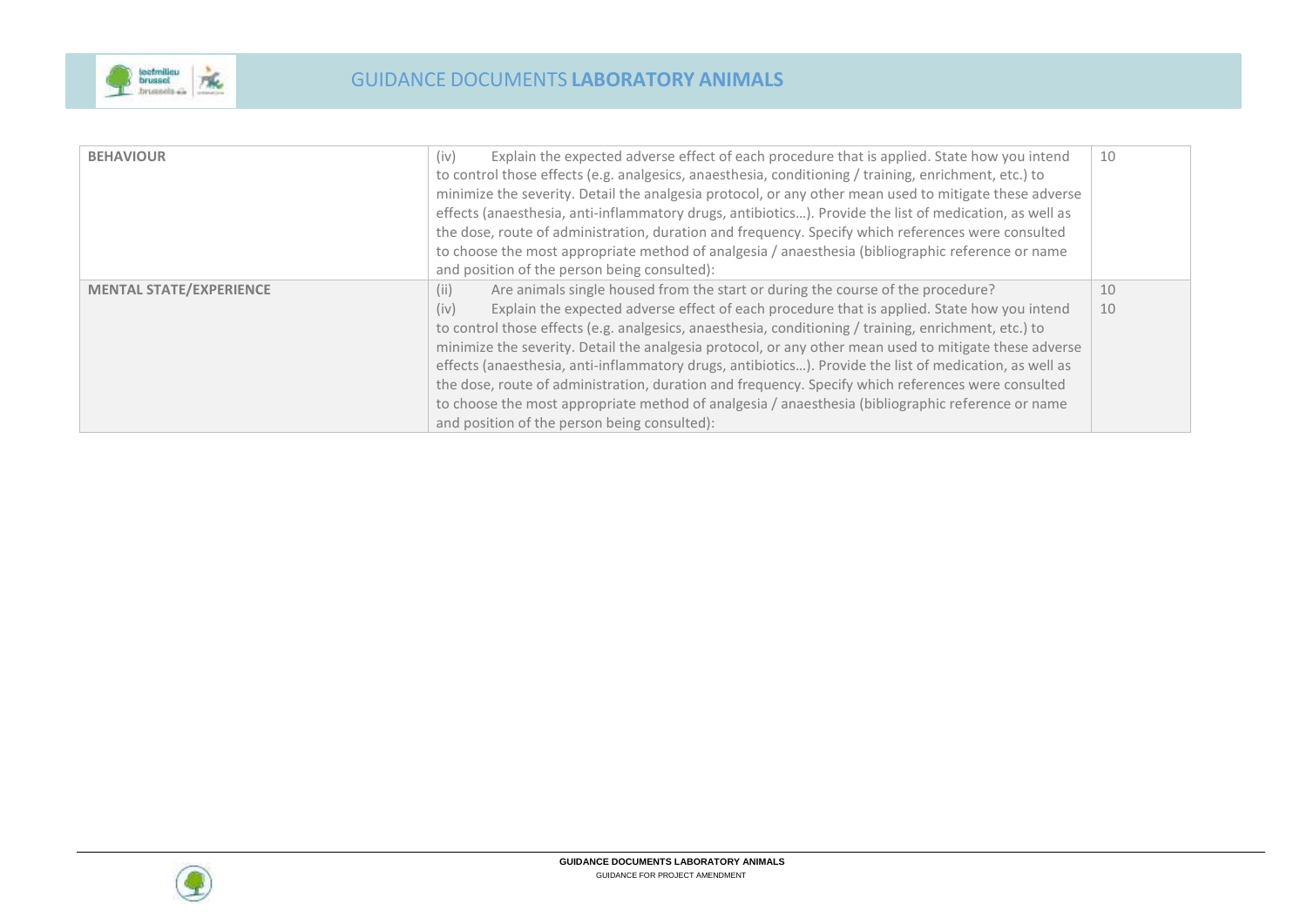

#### Table 4 Modulating factors for harm

|                                                                    | <b>CORRESPONDS WITH</b>                                                                                                                                                                                                                                                                                                                                                                                                                                                                                                                                                                                                                                                                   | Pg. |
|--------------------------------------------------------------------|-------------------------------------------------------------------------------------------------------------------------------------------------------------------------------------------------------------------------------------------------------------------------------------------------------------------------------------------------------------------------------------------------------------------------------------------------------------------------------------------------------------------------------------------------------------------------------------------------------------------------------------------------------------------------------------------|-----|
| <b>METHODS USED TO CONTROL</b><br><b>ADVERSE EFFECTS</b>           | Are animals single housed from the start or during the course of the procedure? If yes, justify the scientific,<br>(ii)<br>animal-welfare or animal-health reasons and the duration of this deviation and specify what measures are taken to limit<br>the discomfort (e.g. enrichment):                                                                                                                                                                                                                                                                                                                                                                                                   | 10  |
|                                                                    | Are there other deviations from the standards (e.g., housing, specific diet, fasting) described in Annex 4 of the<br>(iii)<br>Royal Decree of 29 May 2013. If yes, justify the scientific, animal-welfare or animal-health reasons and the duration of<br>this deviation. Explain also the possible negative consequences for the animals and specify what measures are taken to<br>limit those negative effects:                                                                                                                                                                                                                                                                         | 10  |
|                                                                    | Explain the expected adverse effect of each procedure that is applied. State how you intend to control those<br>(iv)<br>effects (e.g. analgesics, anaesthesia, conditioning / training, enrichment, etc.) to minimize the severity. Detail the<br>analgesia protocol, or any other mean used to mitigate these adverse effects (anaesthesia, anti-inflammatory drugs,<br>antibiotics). Provide the list of medication, as well as the dose, route of administration, duration and frequency. Specify<br>which references were consulted to choose the most appropriate method of analgesia / anaesthesia (bibliographic<br>reference or name and position of the person being consulted): | 10  |
|                                                                    | $f$ )<br>Humane endpoints                                                                                                                                                                                                                                                                                                                                                                                                                                                                                                                                                                                                                                                                 | 11  |
| <b>FREQUENCY OF PROCEDURES</b>                                     | Give a general overview of the different experiments. Adding a timeline or diagram can help to clarify the overview. The                                                                                                                                                                                                                                                                                                                                                                                                                                                                                                                                                                  | 9   |
|                                                                    | details of the procedures per experiment are set out in the next section.                                                                                                                                                                                                                                                                                                                                                                                                                                                                                                                                                                                                                 |     |
|                                                                    | Number of experimental groups and animals per group<br>(ii)                                                                                                                                                                                                                                                                                                                                                                                                                                                                                                                                                                                                                               | 9   |
| <b>DURATION &amp; DURATION IN</b><br><b>PROPORTION TO LIFESPAN</b> | Re-use of animals<br>d)                                                                                                                                                                                                                                                                                                                                                                                                                                                                                                                                                                                                                                                                   | 10  |
| <b>SEVERITY LEVEL</b>                                              | Severity classification<br>e)                                                                                                                                                                                                                                                                                                                                                                                                                                                                                                                                                                                                                                                             | 11  |
| <b>ANIMAL SPECIES</b>                                              | Species and number of animals                                                                                                                                                                                                                                                                                                                                                                                                                                                                                                                                                                                                                                                             | 6   |
| <b>NUMBER OF ANIMALS</b>                                           | Species and number of animals                                                                                                                                                                                                                                                                                                                                                                                                                                                                                                                                                                                                                                                             | 6   |
| THE WAY IN WHICH THE                                               | Fate of the animals kept alive (if applicable)                                                                                                                                                                                                                                                                                                                                                                                                                                                                                                                                                                                                                                            | 11  |
| <b>EXPERIMENT WILL BE</b><br><b>TERMINATED</b>                     | Method(s) of humane killing                                                                                                                                                                                                                                                                                                                                                                                                                                                                                                                                                                                                                                                               | 12  |

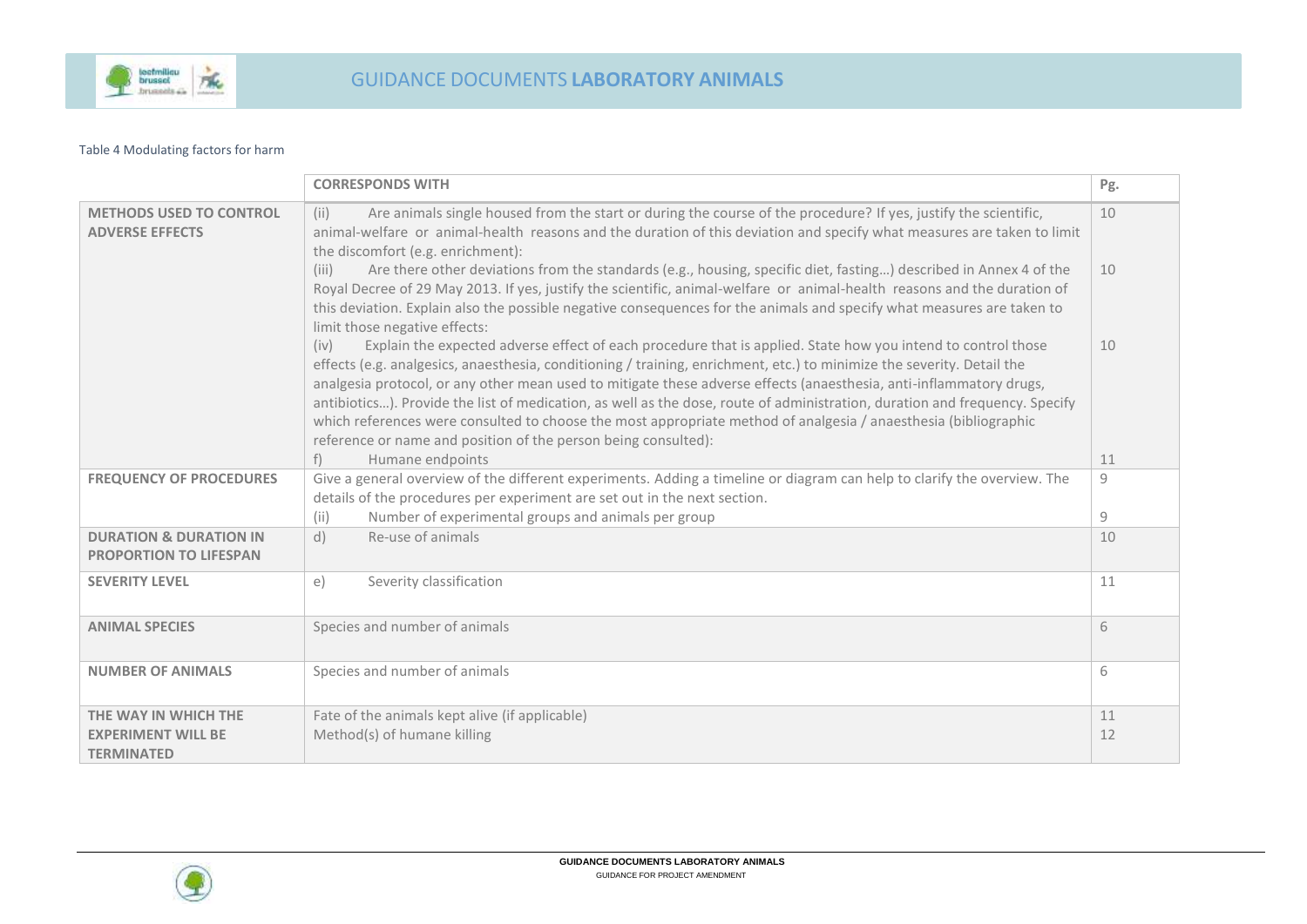

| <b>WHOLE LIFE EXPERIENCE</b>                          | (ii)<br>Number of experimental groups and animals per group                                                                                                                                                                                                                                                                                                                                                       | 9  |
|-------------------------------------------------------|-------------------------------------------------------------------------------------------------------------------------------------------------------------------------------------------------------------------------------------------------------------------------------------------------------------------------------------------------------------------------------------------------------------------|----|
|                                                       | Re-use of animals<br>d)                                                                                                                                                                                                                                                                                                                                                                                           | 10 |
| <b>HEALTH STATUS</b>                                  | Species and number of animals                                                                                                                                                                                                                                                                                                                                                                                     | 6  |
| <b>HOUSING</b>                                        | Are there other deviations from the standards (e.g., housing, specific diet, fasting) described in Annex 4 of the<br>(iii)<br>Royal Decree of 29 May 2013. If yes, justify the scientific, animal-welfare or animal-health reasons and the duration of<br>this deviation. Explain also the possible negative consequences for the animals and specify what measures are taken to<br>limit those negative effects: | 10 |
| <b>CARE, HEALTH CARE,</b><br><b>MONITORING REGIME</b> | Indicate how the monitoring of animal welfare during the experiment will be guaranteed, in particular the<br>(i)<br>frequency of the observations and the monitoring of the inconvenience.                                                                                                                                                                                                                        | 10 |
| <b>GENETIC MODULATION</b>                             | Species and number of animals                                                                                                                                                                                                                                                                                                                                                                                     | 6  |
| <b>STAFF COMPETENCE</b>                               | Personnel                                                                                                                                                                                                                                                                                                                                                                                                         | 12 |
| <b>ORIGIN OF ANIMALS</b>                              | Origin of animals (copy and paste the table below if you use more than one supplier):                                                                                                                                                                                                                                                                                                                             | 6  |
| <b>TRANSPORTATION</b>                                 | Transport (applicable between different sites and external partners)                                                                                                                                                                                                                                                                                                                                              | 4  |